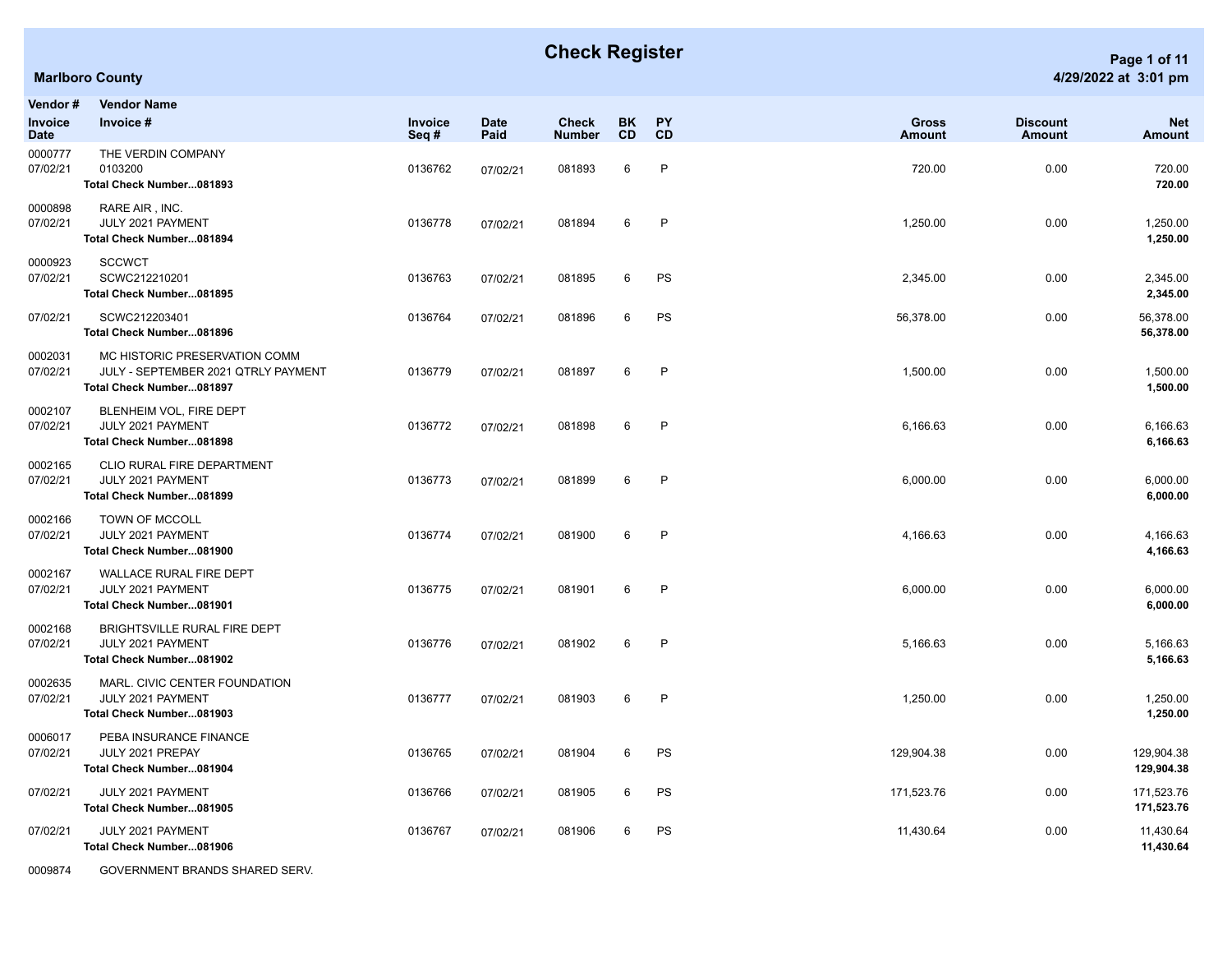|                                 | <b>Marlboro County</b>                                                                                                 |                    |                      |                               |                        |                        |                               |                                  | <b>Check Register</b>            |
|---------------------------------|------------------------------------------------------------------------------------------------------------------------|--------------------|----------------------|-------------------------------|------------------------|------------------------|-------------------------------|----------------------------------|----------------------------------|
| Vendor #                        | <b>Vendor Name</b>                                                                                                     |                    |                      |                               |                        |                        |                               |                                  |                                  |
| Invoice<br>Date                 | Invoice #                                                                                                              | Invoice<br>Seq#    | <b>Date</b><br>Paid  | <b>Check</b><br><b>Number</b> | <b>BK</b><br><b>CD</b> | <b>PY</b><br><b>CD</b> | <b>Gross</b><br><b>Amount</b> | <b>Discount</b><br><b>Amount</b> | <b>Net</b><br><b>Amount</b>      |
| 07/02/21                        | <b>INV211813</b><br>Total Check Number081907                                                                           | 0136768            | 07/02/21             | 081907                        | 6                      | P                      | 2,520.00                      | 0.00                             | 2,520.00<br>2,520.00             |
| 0016392<br>07/02/21             | MARLBORO COUNTY HUMANE SOCIETY<br>JULY 2021 PAYMNENT<br>Total Check Number081908                                       | 0136780            | 07/02/21             | 081908                        | 6                      | P                      | 9,500.00                      | 0.00                             | 9,500.00<br>9,500.00             |
| 2800768<br>07/02/21             | COTT SYSTEMS, INC.<br>141288<br>Total Check Number081909                                                               | 0136769            | 07/02/21             | 081909                        | 6                      | $\mathsf{P}$           | 3,067.20                      | 0.00                             | 3,067.20<br>3,067.20             |
| 2801171<br>07/02/21             | OLD REPUBLIC SURETY COMPANY<br>POB1147705 FY 21-22<br>Total Check Number081910                                         | 0136770            | 07/02/21             | 081910                        | 6                      | P                      | 1,500.00                      | 0.00                             | 1,500.00<br>1,500.00             |
| 2801274<br>07/02/21             | <b>DOUG NEDEROSTEK</b><br>JULY 2021 PAYMENT<br><b>Total Check Number081911</b>                                         | 0136771            | 07/02/21             | 081911                        | 6                      | $\mathsf{P}$           | 3,000.00                      | 0.00                             | 3,000.00<br>3,000.00             |
| 0004000<br>07/08/21             | STATE CREDIT UNION<br>PAYROLL ENDING 7/03/2021<br>Total Check Number081912                                             | 0136781            | 07/08/21             | 081912                        | 6                      | P                      | 400.00                        | 0.00                             | 400.00<br>400.00                 |
| 0008769<br>07/08/21<br>07/08/21 | SC RETIREMENT SYS CAPITOL STAT<br>PR ENDING7/3/2021 D CARABO<br>PR ENDING 7/3/2021 R TRYON<br>Total Check Number081913 | 0136782<br>0136783 | 07/08/21<br>07/08/21 | 081913<br>081913              | 6<br>6                 | P<br>P                 | 287.83<br>98.58               | 0.00<br>0.00                     | 287.83<br>98.58<br>386.41        |
| 2801250<br>07/08/21             | <b>ASIFLEX</b><br>ADMIN FEES/MED SPEND PR END 7/3/21<br>Total Check Number081914                                       | 0136784            | 07/08/21             | 081914                        | 6                      | P                      | 138.40                        | 0.00                             | 138.40<br>138.40                 |
| 2801583<br>07/08/21             | JOHN M ERVIN<br>PAYROLL ENDING 07/03/2021<br>Total Check Number081915                                                  | 0136785            | 07/08/21             | 081915                        | 6                      | $\mathsf{P}$           | 1,443.82                      | 0.00                             | 1,443.82<br>1,443.82             |
| 0000036<br>07/13/21<br>07/13/21 | <b>TODD'S COMPUTER</b><br>11477<br>11503<br>Total Check Number081916                                                   | 0136786<br>0136787 | 07/14/21<br>07/14/21 | 081916<br>081916              | 6<br>6                 | P<br>$\mathsf{P}$      | 7,045.50<br>2,508.63          | 0.00<br>0.00                     | 7,045.50<br>2,508.63<br>9,554.13 |
| 0000425<br>07/13/21             | COMMUNICATIONS TECHNOLOGY, LLC<br>16834<br>Total Check Number081917                                                    | 0136788            | 07/14/21             | 081917                        | 6                      | PS                     | 4,453.93                      | 0.00                             | 4,453.93<br>4,453.93             |
| 07/13/21                        | 16833<br>Total Check Number081918                                                                                      | 0136789            | 07/14/21             | 081918                        | 6                      | PS                     | 3,900.00                      | 0.00                             | 3,900.00<br>3,900.00             |
| 0000678<br>07/13/21             | AT & T<br>803 M07 0242 001- JULY 2021<br>Total Check Number081919                                                      | 0136790            | 07/14/21             | 081919                        | 6                      | $\mathsf{P}$           | 112.95                        | 0.00                             | 112.95<br>112.95                 |
| 0000801<br>07/13/21             | <b>WINDSTREAM</b><br>010835546- JULY 2021<br>Total Check Number081920                                                  | 0136791            | 07/14/21             | 081920                        | 6                      | PS                     | 18.39                         | 0.00                             | 18.39<br>18.39                   |

0000841 CAROLINA SECURITY & FIRE, INC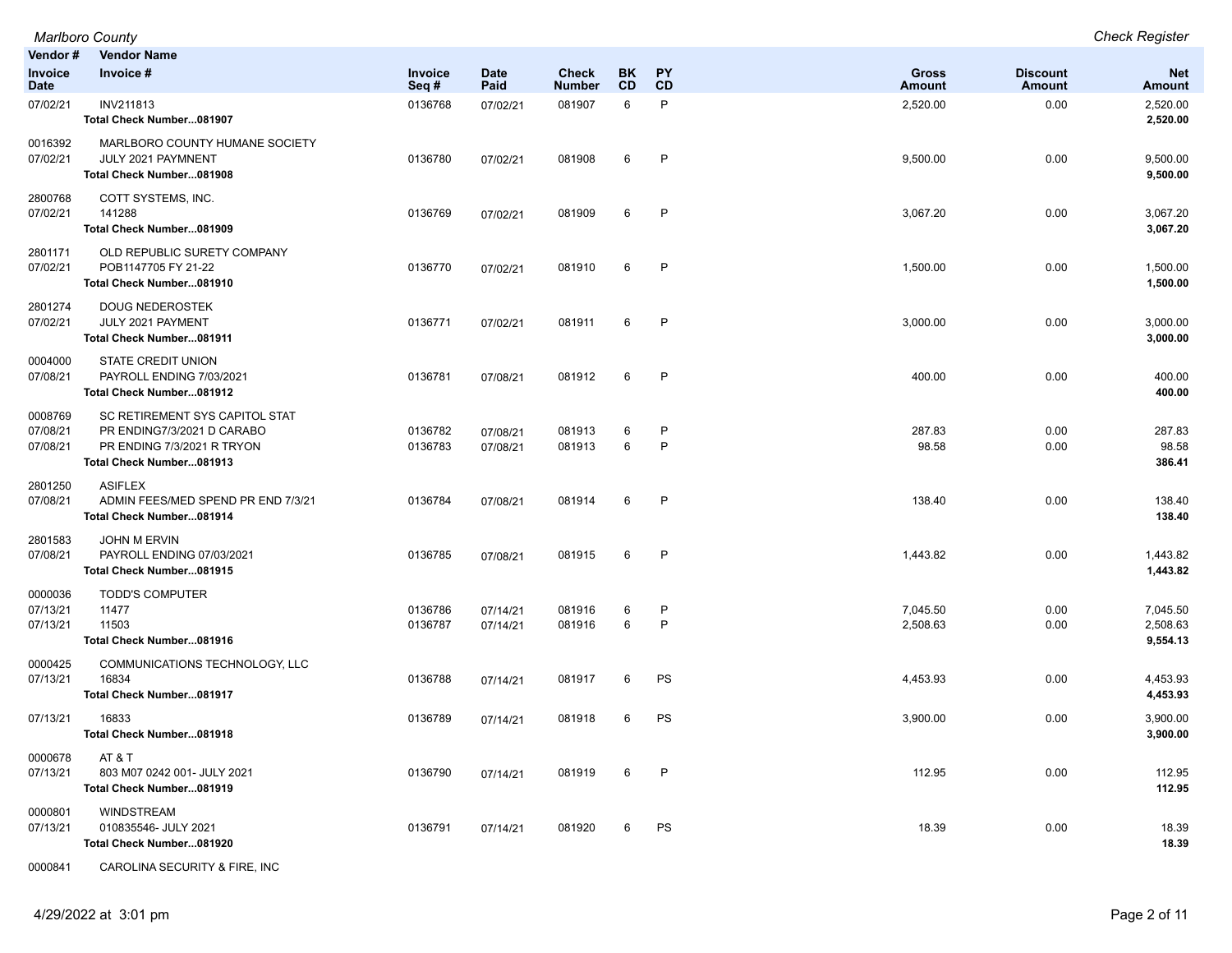| <b>Marlboro County</b>            | Chack<br><i>Check Reqister</i> |
|-----------------------------------|--------------------------------|
| $V$ ondor #<br><b>Mondor Namo</b> |                                |

| venuor #                      | <b>Velidor Natile</b>          |                 |                     |                               |                 |                 |                        |                           |                      |
|-------------------------------|--------------------------------|-----------------|---------------------|-------------------------------|-----------------|-----------------|------------------------|---------------------------|----------------------|
| <b>Invoice</b><br><b>Date</b> | Invoice #                      | Invoice<br>Seq# | <b>Date</b><br>Paid | <b>Check</b><br><b>Number</b> | BK<br><b>CD</b> | <b>PY</b><br>CD | <b>Gross</b><br>Amount | <b>Discount</b><br>Amount | <b>Net</b><br>Amount |
| 07/13/21                      | 33697                          | 0136792         | 07/14/21            | 081921                        | 6               | P               | 359.40                 | 0.00                      | 359.40               |
|                               | Total Check Number081921       |                 |                     |                               |                 |                 |                        |                           | 359.40               |
| 0001006                       | <b>POSTMASTER</b>              |                 |                     |                               |                 |                 |                        |                           |                      |
| 07/13/21                      | PO BOX 401 RENTAL FEE          | 0136793         | 07/14/21            | 081922                        | 6               | P               | 92.00                  | 0.00                      | 92.00                |
|                               | Total Check Number081922       |                 |                     |                               |                 |                 |                        |                           | 92.00                |
| 0001110                       | <b>VERIZON WIRELESS</b>        |                 |                     |                               |                 |                 |                        |                           |                      |
| 07/13/21                      | 9883224999- JULY 2021          | 0136794         | 07/14/21            | 081923                        | 6               | PS              | 25.90                  | 0.00                      | 25.90                |
|                               | Total Check Number081923       |                 |                     |                               |                 |                 |                        |                           | 25.90                |
| 0001114<br>07/13/21           | <b>HAMILTONS</b><br>127200     | 0136795         |                     | 081924                        | 6               | $\mathsf{P}$    | 772.93                 | 0.00                      | 772.93               |
|                               | Total Check Number081924       |                 | 07/14/21            |                               |                 |                 |                        |                           | 772.93               |
|                               |                                |                 |                     |                               |                 |                 |                        |                           |                      |
| 0001139                       | MARLBORO ELECTRIC COOP., INC.  |                 |                     |                               |                 |                 |                        |                           |                      |
| 07/13/21                      | 7176002- JULY 2021             | 0136796         | 07/14/21            | 081925                        | 6               | P               | 47.00                  | 0.00                      | 47.00                |
| 07/13/21                      | 7176003- JULY 2021             | 0136797         | 07/14/21            | 081925                        | 6               | P               | 435.00                 | 0.00                      | 435.00               |
| 07/13/21                      | 7176004- JULY 2021             | 0136798         | 07/14/21            | 081925                        | 6               | P               | 62.06                  | 0.00                      | 62.06                |
| 07/13/21                      | 7176005- JULY 2021             | 0136799         | 07/14/21            | 081925                        | 6               | P               | 44.00                  | 0.00                      | 44.00                |
| 07/13/21                      | 7176009- JULY 2021             | 0136800         | 07/14/21            | 081925                        | 6               | P               | 73.00                  | 0.00                      | 73.00                |
| 07/14/21                      | 7176012- JULY 2021             | 0136801         | 07/14/21            | 081925                        | 6               | P               | 49.00                  | 0.00                      | 49.00                |
| 07/14/21                      | 7176017- JULY 2021             | 0136802         | 07/14/21            | 081925                        | 6               | P               | 105.00                 | 0.00                      | 105.00               |
| 07/14/21                      | 7176015- JULY 2021             | 0136803         | 07/14/21            | 081925                        | 6               | $\mathsf{P}$    | 492.00                 | 0.00                      | 492.00               |
|                               | Total Check Number081925       |                 |                     |                               |                 |                 |                        |                           | 1,307.06             |
| 0001146                       | AT & T                         |                 |                     |                               |                 |                 |                        |                           |                      |
| 07/14/21                      | 000016684653- JULY 2021        | 0136804         | 07/14/21            | 081926                        | 6               | PS              | 398.73                 | 0.00                      | 398.73               |
|                               | Total Check Number081926       |                 |                     |                               |                 |                 |                        |                           | 398.73               |
| 0001315                       | <b>STURGIS WEB SERVICE</b>     |                 |                     |                               |                 |                 |                        |                           |                      |
| 07/14/21                      | <b>INV212714</b>               | 0136805         | 07/14/21            | 081927                        | 6               | $\mathsf{P}$    | 1,603.80               | 0.00                      | 1,603.80             |
|                               | Total Check Number081927       |                 |                     |                               |                 |                 |                        |                           | 1,603.80             |
| 0004094                       | <b>XEROX CORPORATION</b>       |                 |                     |                               |                 |                 |                        |                           |                      |
| 07/14/21                      | 013807452                      | 0136806         | 07/14/21            | 081928                        | 6               | P               | 167.71                 | 0.00                      | 167.71               |
| 07/14/21                      | 013807480                      | 0136807         | 07/14/21            | 081928                        | 6               | P               | 31.50                  | 0.00                      | 31.50                |
| 07/14/21                      | 013709543                      | 0136808         | 07/14/21            | 081928                        | 6               | P               | 87.18                  | 0.00                      | 87.18                |
| 07/14/21                      | 013807441                      | 0136809         | 07/14/21            | 081928                        | 6               | P               | 65.04                  | 0.00                      | 65.04                |
| 07/14/21                      | 013807437                      | 0136810         | 07/14/21            | 081928                        | 6               | P               | 59.17                  | 0.00                      | 59.17                |
| 07/14/21                      | 013807464                      | 0136811         | 07/14/21            | 081928                        | 6               | P               | 111.13                 | 0.00                      | 111.13               |
| 07/14/21                      | 013807482                      | 0136812         | 07/14/21            | 081928                        | 6               | P               | 41.83                  | 0.00                      | 41.83                |
| 07/14/21                      | 013828170                      | 0136834         | 07/14/21            | 081928                        | 6               | P               | 426.63                 | 0.00                      | 426.63               |
|                               | Total Check Number081928       |                 |                     |                               |                 |                 |                        |                           | 990.19               |
| 0007946                       | INNOVATION CREDIT SOLUTIONS    |                 |                     |                               |                 |                 |                        |                           |                      |
| 07/14/21                      | 202107233                      | 0136813         | 07/14/21            | 081929                        | 6               | P               | 230.00                 | 0.00                      | 230.00               |
|                               | Total Check Number081929       |                 |                     |                               |                 |                 |                        |                           | 230.00               |
| 2800609                       | PROFESSIONAL COMPUTER SERVICES |                 |                     |                               |                 |                 |                        |                           |                      |
| 07/14/21                      | 202001530R                     | 0136814         | 07/14/21            | 081930                        | 6               | P               | 1,200.00               | 0.00                      | 1,200.00             |
|                               | Total Check Number081930       |                 |                     |                               |                 |                 |                        |                           | 1,200.00             |
| 2800741                       | HAMER HEATING AND COOLING, INC |                 |                     |                               |                 |                 |                        |                           |                      |
| 07/14/21                      | 036021                         | 0136815         | 07/14/21            | 081931                        | 6               | P               | 100.00                 | 0.00                      | 100.00               |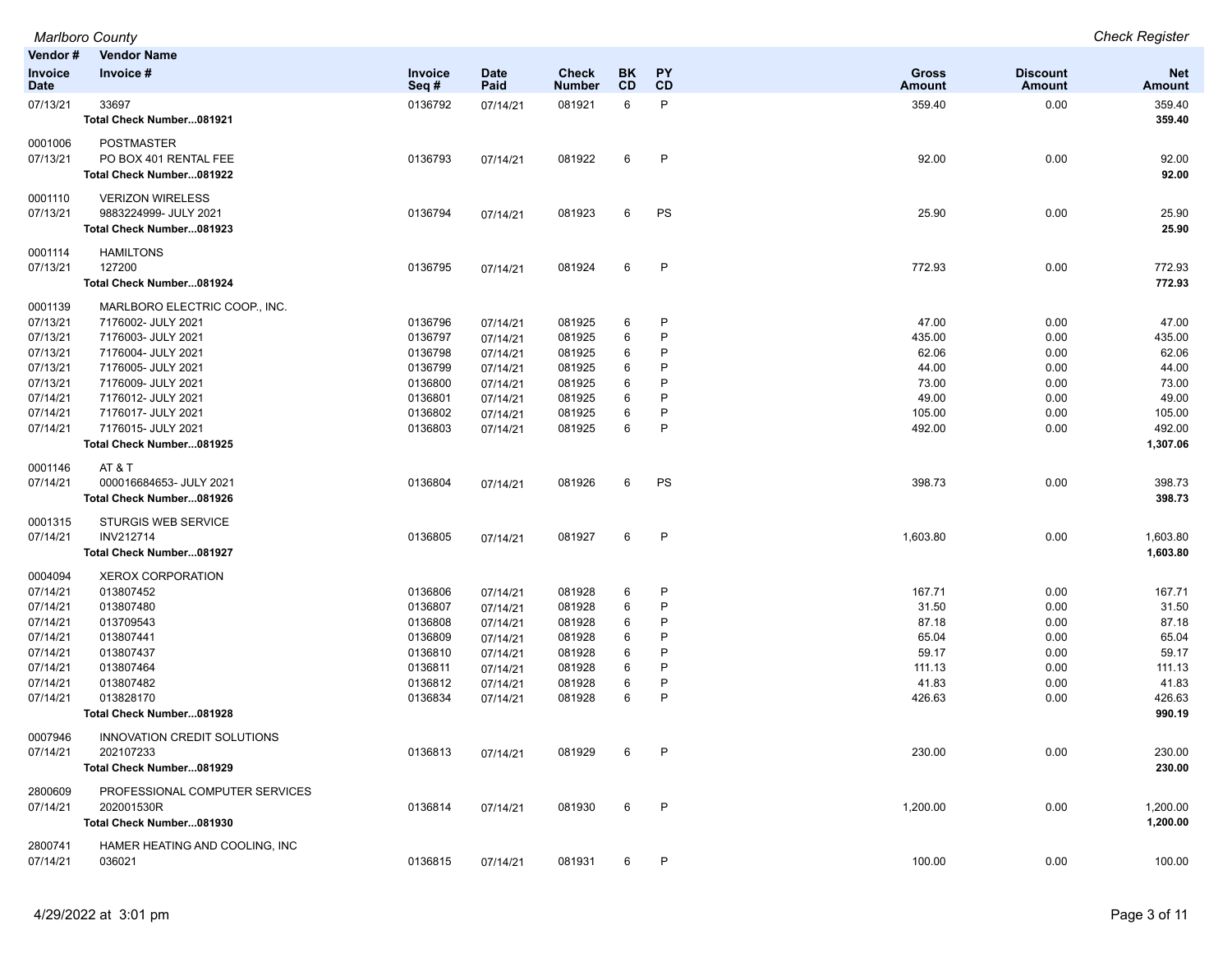|                                 | <b>Marlboro County</b>                                                                           |                    |                      |                               |                        |              |                             |                           | <b>Check Register</b>               |
|---------------------------------|--------------------------------------------------------------------------------------------------|--------------------|----------------------|-------------------------------|------------------------|--------------|-----------------------------|---------------------------|-------------------------------------|
| Vendor#                         | <b>Vendor Name</b>                                                                               |                    |                      |                               |                        |              |                             |                           |                                     |
| Invoice<br><b>Date</b>          | Invoice #                                                                                        | Invoice<br>Seq#    | <b>Date</b><br>Paid  | <b>Check</b><br><b>Number</b> | <b>BK</b><br><b>CD</b> | PY<br>CD     | <b>Gross</b><br>Amount      | <b>Discount</b><br>Amount | <b>Net</b><br><b>Amount</b>         |
|                                 | Total Check Number081931                                                                         |                    |                      |                               |                        |              |                             |                           | 100.00                              |
| 2800891<br>07/14/21             | ZOLL MEDICAL CORPORATION<br>3284629<br>Total Check Number081932                                  | 0136816            | 07/14/21             | 081932                        | 6                      | PS           | 31,583.58                   | 0.00                      | 31,583.58<br>31,583.58              |
| 07/14/21                        | 2501228<br>Total Check Number081933                                                              | 0136817            | 07/14/21             | 081933                        | 6                      | PS           | 63,158.92                   | 0.00                      | 63,158.92<br>63,158.92              |
| 2800923<br>07/14/21             | AXIS FORENSIC TOXICOLOGY, INC.<br>76188<br>Total Check Number081934                              | 0136818            | 07/14/21             | 081934                        | 6                      | P            | 706.00                      | 0.00                      | 706.00<br>706.00                    |
| 2800925<br>07/14/21             | PROTECTION ONE ALARM<br>140697759<br>Total Check Number081935                                    | 0136819            | 07/14/21             | 081935                        | 6                      | $\mathsf{P}$ | 116.61                      | 0.00                      | 116.61<br>116.61                    |
| 2800986<br>07/14/21<br>07/14/21 | SUMMIT FOOD SERVICES LLC<br>INV2000115595<br>INV2000116174<br>Total Check Number081936           | 0136820<br>0136821 | 07/14/21<br>07/14/21 | 081936<br>081936              | 6<br>6                 | P<br>P       | 3,356.57<br>3,388.61        | 0.00<br>0.00              | 3,356.57<br>3,388.61<br>6,745.18    |
| 2801129<br>07/14/21             | <b>MCI</b><br>300086689<br>Total Check Number081937                                              | 0136822            | 07/14/21             | 081937                        | 6                      | PS           | 108.92                      | 0.00                      | 108.92<br>108.92                    |
| 2801203<br>07/14/21             | REPUBLIC SERVICES #782<br>0782-001055510<br>Total Check Number081938                             | 0136823            | 07/14/21             | 081938                        | 6                      | P            | 4,807.11                    | 0.00                      | 4,807.11<br>4,807.11                |
| 2801253<br>07/14/21             | WELLS FARGO FINANCIAL LEASING<br>5015805695<br>Total Check Number081939                          | 0136824            | 07/14/21             | 081939                        | 6                      | PS           | 244.79                      | 0.00                      | 244.79<br>244.79                    |
| 07/14/21                        | 5015806000<br>Total Check Number081940                                                           | 0136825            | 07/14/21             | 081940                        | 6                      | PS           | 258.80                      | 0.00                      | 258.80<br>258.80                    |
| 2801273<br>07/14/21<br>07/14/21 | NORTHWESTERN EMERGENCY VEHICLE<br>P.O. 81961- EMS<br>P.O. 81961- EMS<br>Total Check Number081941 | 0136826<br>0140946 | 07/14/21<br>07/14/21 | 081941<br>081941              | 6<br>6                 | P<br>P       | 159,325.00<br>$-159,325.00$ | 0.00<br>0.00              | 159,325.00<br>$-159,325.00$<br>0.00 |
| 2801347<br>07/14/21             | <b>ENTERPRISE FM TRUST</b><br>FBN4241680<br>Total Check Number081942                             | 0136827            | 07/14/21             | 081942                        | 6                      | $\mathsf{P}$ | 15,012.36                   | 0.00                      | 15,012.36<br>15,012.36              |
| 2801417<br>07/14/21             | WASTE CONNECTIONS<br>2651868<br>Total Check Number081943                                         | 0136828            | 07/14/21             | 081943                        | 6                      | P            | 99,218.20                   | 0.00                      | 99,218.20<br>99,218.20              |
| 2801527<br>07/14/21             | PEE DEE REGIONAL EMERG MED SVC<br>27577<br>Total Check Number081944                              | 0136829            | 07/14/21             | 081944                        | 6                      | P            | 21.00                       | 0.00                      | 21.00<br>21.00                      |
| 2801548<br>07/14/21             | PUBLIQ, LLC<br>000560437-7563<br>Total Check Number081945                                        | 0136830            | 07/14/21             | 081945                        | 6                      | PS           | 656.62                      | 0.00                      | 656.62<br>656.62                    |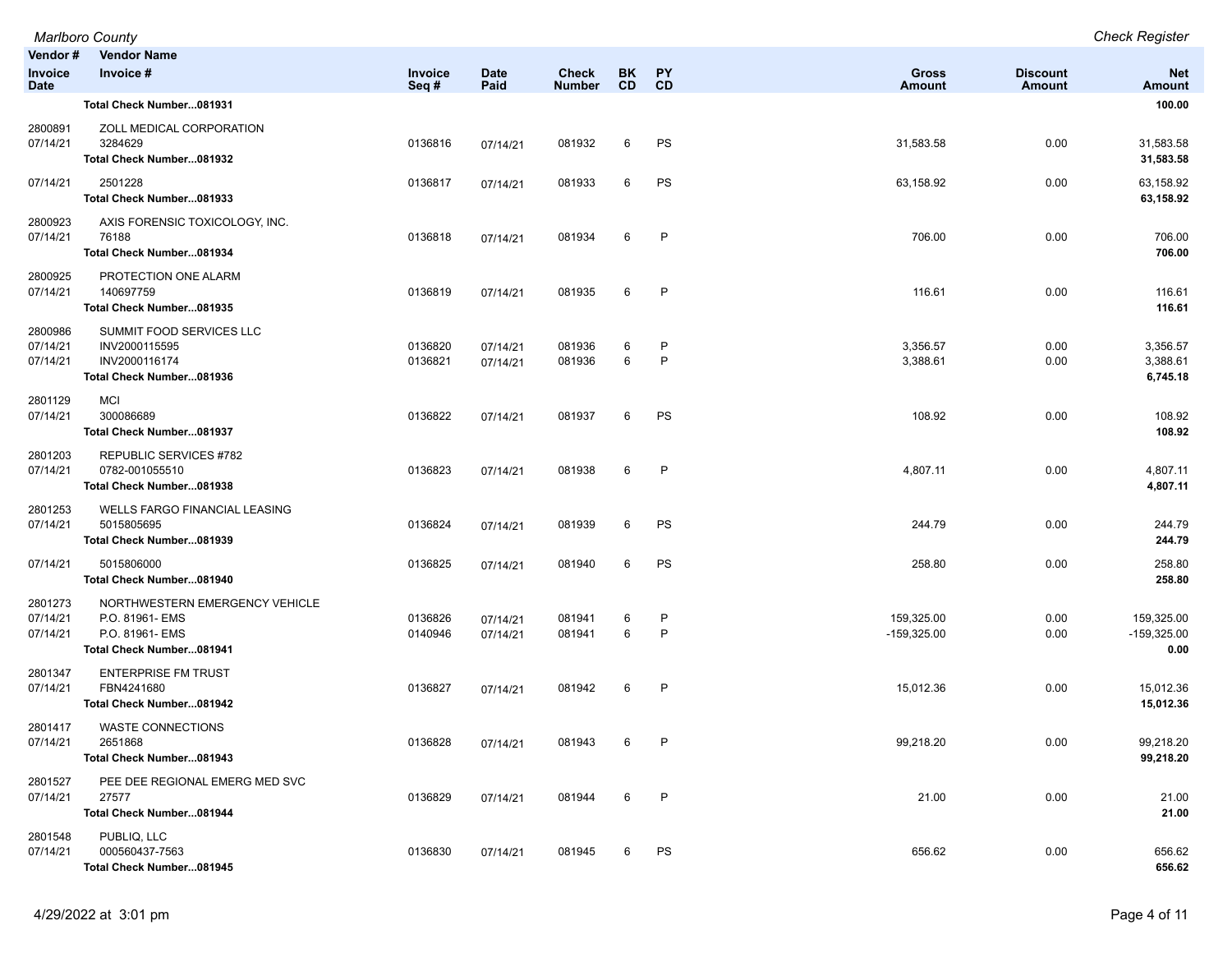|                                 | <b>Marlboro County</b>                                                                                                |                    |                      |                               |                 |                   |                               |                           | <b>Check Register</b>       |
|---------------------------------|-----------------------------------------------------------------------------------------------------------------------|--------------------|----------------------|-------------------------------|-----------------|-------------------|-------------------------------|---------------------------|-----------------------------|
| Vendor #<br>Invoice<br>Date     | <b>Vendor Name</b><br>Invoice #                                                                                       | Invoice<br>Seq#    | <b>Date</b><br>Paid  | <b>Check</b><br><b>Number</b> | <b>BK</b><br>CD | <b>PY</b><br>CD   | <b>Gross</b><br><b>Amount</b> | <b>Discount</b><br>Amount | <b>Net</b><br>Amount        |
| 07/14/21                        | 000560436-7562<br>Total Check Number081946                                                                            | 0136831            | 07/14/21             | 081946                        | 6               | PS                | 343.46                        | 0.00                      | 343.46<br>343.46            |
| 07/14/21                        | 000560435-7561<br>Total Check Number081947                                                                            | 0136832            | 07/14/21             | 081947                        | 6               | PS                | 726.16                        | 0.00                      | 726.16<br>726.16            |
| 2801572<br>07/14/21             | <b>VERIZON CONNECT</b><br>356000015994<br>Total Check Number081948                                                    | 0136833            | 07/14/21             | 081948                        | 6               | $\mathsf{P}$      | 68.91                         | 0.00                      | 68.91<br>68.91              |
| 0000008<br>07/24/21             | INNOVATIVE INTERFACES, INC.<br><b>INV-INC28723</b><br>Total Check Number082026                                        | 0136995            | 07/27/21             | 082026                        | 6               | $\mathsf{P}$      | 11,649.08                     | 0.00                      | 11,649.08<br>11,649.08      |
| 0000086<br>07/24/21<br>07/27/21 | <b>ANTHONY WOODS</b><br>TRAVEL & MILEAGE REIMBURSEMENT<br>TRAVEL & MILEAGE REIMBURSEMENT<br>Total Check Number082027  | 0137047<br>0137064 | 07/27/21<br>07/27/21 | 082027<br>082027              | 6<br>6          | P<br>$\mathsf{P}$ | 329.45<br>$-329.45$           | 0.00<br>0.00              | 329.45<br>$-329.45$<br>0.00 |
| 0000157<br>07/24/21<br>07/27/21 | <b>CORRIE H PLATO</b><br>TRAVEL & MILEAGE REIMBURSEMENT<br>TRAVEL & MILEAGE REIMBURSEMENT<br>Total Check Number082028 | 0137048<br>0137066 | 07/27/21<br>07/27/21 | 082028<br>082028              | 6<br>6          | P<br>$\mathsf{P}$ | 329.45<br>$-329.45$           | 0.00<br>0.00              | 329.45<br>-329.45<br>0.00   |
| 0000196<br>07/24/21             | LEE COUNTY LANDFILL<br>4767-000020492<br>Total Check Number082029                                                     | 0136998            | 07/27/21             | 082029                        | 6               | $\mathsf{P}$      | 216.59                        | 0.00                      | 216.59<br>216.59            |
| 0000324<br>07/24/21             | SANDHILL CONNEXTIONS<br>3988000 7/15-8/14/21<br>Total Check Number082030                                              | 0136999            | 07/27/21             | 082030                        | 6               | PS                | 55.48                         | 0.00                      | 55.48<br>55.48              |
| 07/24/21                        | 4679600 7/15-8/14/21<br>Total Check Number082031                                                                      | 0137000            | 07/27/21             | 082031                        | 6               | PS                | 88.54                         | 0.00                      | 88.54<br>88.54              |
| 07/24/21                        | 4501300 7/15-8/14/21<br>Total Check Number082032                                                                      | 0137001            | 07/27/21             | 082032                        | 6               | PS                | 98.05                         | 0.00                      | 98.05<br>98.05              |
| 07/24/21                        | 4150600 7/15-8/14/21<br>Total Check Number082033                                                                      | 0137002            | 07/27/21             | 082033                        | 6               | PS                | 61.51                         | 0.00                      | 61.51<br>61.51              |
| 07/24/21                        | 4486500 7/15-8/14/21<br>Total Check Number082034                                                                      | 0137003            | 07/27/21             | 082034                        | 6               | PS                | 105.61                        | 0.00                      | 105.61<br>105.61            |
| 07/24/21                        | 4663500 7/15-8/14/21<br>Total Check Number082035                                                                      | 0137004            | 07/27/21             | 082035                        | 6               | PS                | 68.54                         | 0.00                      | 68.54<br>68.54              |
| 07/24/21                        | 4631500 7/15-8/14/21<br>Total Check Number082036                                                                      | 0137005            | 07/27/21             | 082036                        | 6               | PS                | 270.41                        | 0.00                      | 270.41<br>270.41            |
| 07/24/21                        | 4038400 7/15-8/14/21<br>Total Check Number082037                                                                      | 0137006            | 07/27/21             | 082037                        | 6               | PS                | 66.43                         | 0.00                      | 66.43<br>66.43              |
| 07/24/21                        | 4180500 7/15-8/14/21<br>Total Check Number082038                                                                      | 0137007            | 07/27/21             | 082038                        | 6               | PS                | 68.54                         | 0.00                      | 68.54<br>68.54              |
| 07/24/21                        | 4077200 7/15-8/14/21                                                                                                  | 0137008            | 07/27/21             | 082039                        | 6               | PS                | 103.45                        | 0.00                      | 103.45                      |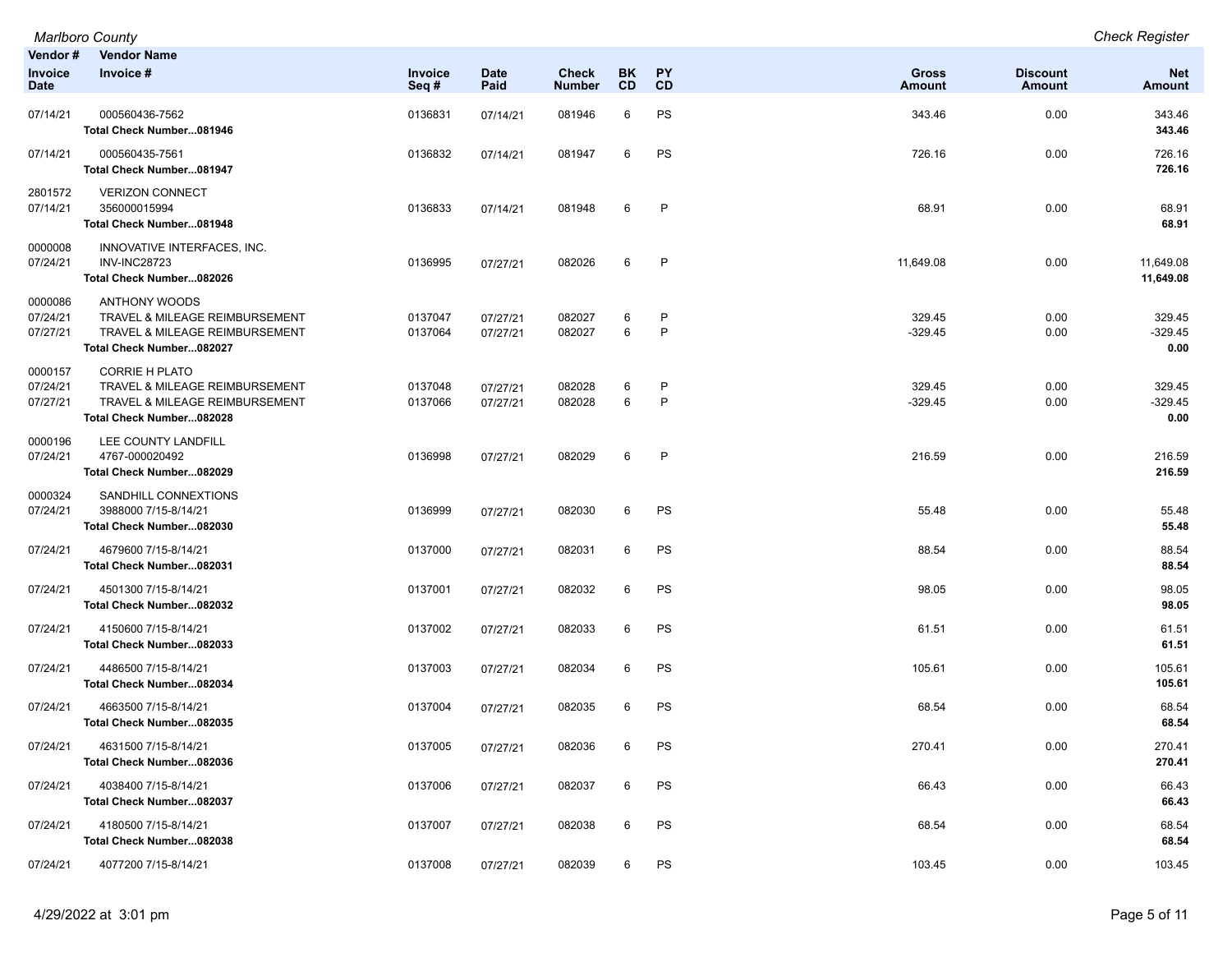|                      | <b>Marlboro County</b>                                            |                    |                      |                  |           |           |                |                 | <b>Check Register</b> |
|----------------------|-------------------------------------------------------------------|--------------------|----------------------|------------------|-----------|-----------|----------------|-----------------|-----------------------|
| Vendor#              | <b>Vendor Name</b>                                                |                    |                      |                  |           |           |                |                 |                       |
| Invoice              | Invoice #                                                         | Invoice            | <b>Date</b>          | <b>Check</b>     | <b>BK</b> | <b>PY</b> | <b>Gross</b>   | <b>Discount</b> | <b>Net</b>            |
| <b>Date</b>          |                                                                   | Seq#               | Paid                 | <b>Number</b>    | <b>CD</b> | CD        | <b>Amount</b>  | Amount          | <b>Amount</b>         |
|                      | Total Check Number082039                                          |                    |                      |                  |           |           |                |                 | 103.45                |
| 0000425              | COMMUNICATIONS TECHNOLOGY, LLC                                    |                    |                      |                  |           |           |                |                 |                       |
| 07/24/21             | 16844                                                             | 0137009            | 07/27/21             | 082040           | 6         | P         | 180.13         | 0.00            | 180.13                |
|                      | Total Check Number082040                                          |                    |                      |                  |           |           |                |                 | 180.13                |
| 0000454              | SCOTLAND WHOLESALE INC.                                           |                    |                      |                  |           |           |                |                 |                       |
| 07/24/21             | 98853                                                             | 0137010            | 07/27/21             | 082041           | 6         | P         | 95.01          | 0.00            | 95.01                 |
|                      | Total Check Number082041                                          |                    |                      |                  |           |           |                |                 | 95.01                 |
| 0000539              | <b>SC DHEC</b>                                                    |                    |                      |                  |           |           |                |                 |                       |
| 07/24/21             | QR18596-7                                                         | 0137011            | 07/27/21             | 082042           | 6         | PS        | 375.00         | 0.00            | 375.00                |
|                      | Total Check Number082042                                          |                    |                      |                  |           |           |                |                 | 375.00                |
|                      |                                                                   |                    |                      |                  |           |           |                |                 |                       |
| 0000691<br>07/24/21  | GALE<br>74655620                                                  | 0137012            | 07/27/21             | 082043           | 6         | P         | 60.78          | 0.00            | 60.78                 |
| 07/24/21             | 74663291                                                          | 0137013            | 07/27/21             | 082043           | 6         | P         | 50.23          | 0.00            | 50.23                 |
| 07/24/21             | 74656277                                                          | 0137014            | 07/27/21             | 082043           | 6         | P         | 26.99          | 0.00            | 26.99                 |
|                      | Total Check Number082043                                          |                    |                      |                  |           |           |                |                 | 138.00                |
|                      |                                                                   |                    |                      |                  |           |           |                |                 |                       |
| 0000745              | <b>JOHN CROWLEY</b>                                               |                    |                      |                  | 6         | P         |                |                 |                       |
| 07/27/21             | BASKETBALL OFFICIAL 7/12/21 & 7/14/21<br>Total Check Number082044 | 0137061            | 07/27/21             | 082044           |           |           | 60.00          | 0.00            | 60.00<br>60.00        |
|                      |                                                                   |                    |                      |                  |           |           |                |                 |                       |
| 0000801              | <b>WINDSTREAM</b>                                                 |                    |                      |                  |           |           |                |                 |                       |
| 07/24/21             | 010835334- JULY 2021                                              | 0137015            | 07/27/21             | 082045           | 6         | PS        | 22.33          | 0.00            | 22.33                 |
|                      | Total Check Number082045                                          |                    |                      |                  |           |           |                |                 | 22.33                 |
| 07/24/21             | 010199253- JULY 2021                                              | 0137016            | 07/27/21             | 082046           | 6         | PS        | 238.55         | 0.00            | 238.55                |
|                      | Total Check Number082046                                          |                    |                      |                  |           |           |                |                 | 238.55                |
| 0000841              | CAROLINA SECURITY & FIRE, INC                                     |                    |                      |                  |           |           |                |                 |                       |
| 07/24/21             | 0621021                                                           | 0137017            | 07/27/21             | 082047           | 6         | P         | 350.00         | 0.00            | 350.00                |
|                      | Total Check Number082047                                          |                    |                      |                  |           |           |                |                 | 350.00                |
|                      |                                                                   |                    |                      |                  |           |           |                |                 |                       |
| 0000971<br>07/24/21  | <b>DAIKIN APPLIED</b><br>3312625                                  | 0137018            |                      | 082048           | 6         | P         | 1,578.96       | 0.00            | 1,578.96              |
|                      | Total Check Number082048                                          |                    | 07/27/21             |                  |           |           |                |                 | 1,578.96              |
|                      |                                                                   |                    |                      |                  |           |           |                |                 |                       |
| 0001008              | HERALD OFFICE SUPPLY INC                                          |                    |                      |                  |           |           |                |                 |                       |
| 07/24/21             | M117326                                                           | 0137019            | 07/27/21             | 082049           | 6         | P         | 22.65          | 0.00            | 22.65                 |
| 07/24/21<br>07/24/21 | M117767<br>M117322                                                | 0137020<br>0137021 | 07/27/21             | 082049<br>082049 | 6<br>6    | P<br>P    | 22.65<br>22.65 | 0.00<br>0.00    | 22.65<br>22.65        |
| 07/24/21             | M117315                                                           | 0137022            | 07/27/21<br>07/27/21 | 082049           | 6         | P         | 22.65          | 0.00            | 22.65                 |
| 07/24/21             | 913501-0                                                          | 0137023            | 07/27/21             | 082049           | 6         | P         | 31.28          | 0.00            | 31.28                 |
| 07/24/21             | 915753-0                                                          | 0137024            | 07/27/21             | 082049           | 6         | P         | 12.51          | 0.00            | 12.51                 |
| 07/24/21             | 913426-0                                                          | 0137025            | 07/27/21             | 082049           | 6         | P         | 241.70         | 0.00            | 241.70                |
|                      | Total Check Number082049                                          |                    |                      |                  |           |           |                |                 | 376.09                |
| 0001011              | SECRETARY OF STATE                                                |                    |                      |                  |           |           |                |                 |                       |
| 07/24/21             | NOTARY- SHARON D. WILSON                                          | 0137026            | 07/27/21             | 082050           | 6         | P         | 25.00          | 0.00            | 25.00                 |
|                      | Total Check Number082050                                          |                    |                      |                  |           |           |                |                 | 25.00                 |
| 0001114              | <b>HAMILTONS</b>                                                  |                    |                      |                  |           |           |                |                 |                       |
| 07/24/21             | 127223                                                            | 0137027            | 07/27/21             | 082051           | 6         | P         | 543.18         | 0.00            | 543.18                |
| 07/24/21             | 127258                                                            | 0137028            | 07/27/21             | 082051           | 6         | P         | 1,749.57       | 0.00            | 1,749.57              |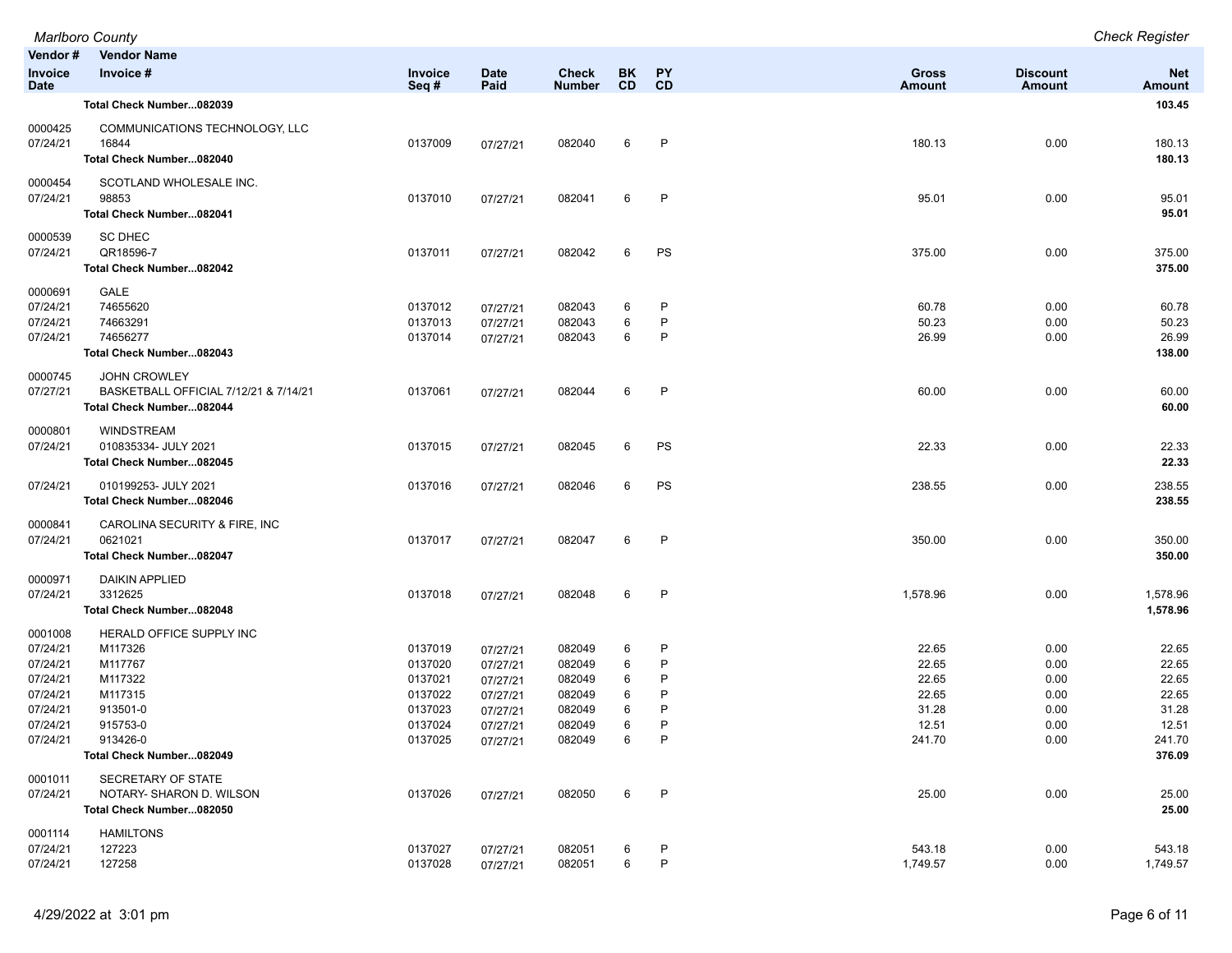|                                             | <b>Marlboro County</b>                                                                                              |                               |                                  |                            |             |              |                             |                      | <b>Check Register</b>                   |
|---------------------------------------------|---------------------------------------------------------------------------------------------------------------------|-------------------------------|----------------------------------|----------------------------|-------------|--------------|-----------------------------|----------------------|-----------------------------------------|
| Vendor#<br>Invoice                          | <b>Vendor Name</b><br>Invoice #                                                                                     | Invoice                       | <b>Date</b>                      | <b>Check</b>               | <b>BK</b>   | <b>PY</b>    | <b>Gross</b>                | <b>Discount</b>      | <b>Net</b>                              |
| <b>Date</b>                                 |                                                                                                                     | Seq#                          | Paid                             | <b>Number</b>              | <b>CD</b>   | CD           | <b>Amount</b>               | Amount               | <b>Amount</b>                           |
|                                             | Total Check Number082051                                                                                            |                               |                                  |                            |             |              |                             |                      | 2,292.75                                |
| 0001118<br>07/24/21<br>07/24/21<br>07/24/21 | EDWARDS REFRIGERATION INC<br>74817<br>74829<br>72484<br>Total Check Number082052                                    | 0137029<br>0137030<br>0137031 | 07/27/21<br>07/27/21<br>07/27/21 | 082052<br>082052<br>082052 | 6<br>6<br>6 | P<br>P<br>P  | 95.00<br>124.16<br>1,036.80 | 0.00<br>0.00<br>0.00 | 95.00<br>124.16<br>1,036.80<br>1,255.96 |
| 0001133<br>07/24/21<br>07/27/21             | <b>JASON STEEN</b><br>TRAVEL & MILEAGE REIMBURSEMENT<br>TRAVEL & MILEAGE REIMBURSEMENT<br>Total Check Number082053  | 0137049<br>0137068            | 07/27/21<br>07/27/21             | 082053<br>082053           | 6<br>6      | P<br>P       | 329.45<br>$-329.45$         | 0.00<br>0.00         | 329.45<br>$-329.45$<br>0.00             |
| 0001149<br>07/24/21                         | PEPSI COLA<br>10058047<br>Total Check Number082054                                                                  | 0137033                       | 07/27/21                         | 082054                     | 6           | P            | 43.20                       | 0.00                 | 43.20<br>43.20                          |
| 0001181<br>07/24/21                         | <b>WILLIAMS TIRE SERVICES</b><br>114972<br>Total Check Number082055                                                 | 0137034                       | 07/27/21                         | 082055                     | 6           | P            | 432.00                      | 0.00                 | 432.00<br>432.00                        |
| 0001230<br>07/27/21                         | JAMES WOODS JOHNSON<br>BASKETBALL OFFICIAL 7/14/21<br>Total Check Number082056                                      | 0137060                       | 07/27/21                         | 082056                     | 6           | P            | 90.00                       | 0.00                 | 90.00<br>90.00                          |
| 0001272<br>07/24/21                         | <b>SCEMA</b><br>MEMBERSHIP- STEVE AKERS<br>Total Check Number082057                                                 | 0137035                       | 07/27/21                         | 082057                     | 6           | P            | 50.00                       | 0.00                 | 50.00<br>50.00                          |
| 0002052<br>07/24/21                         | <b>SCATT</b><br>FY 21-22 MEMBERSHIP- MARTHA MCQUAGE<br>Total Check Number082058                                     | 0137036                       | 07/27/21                         | 082058                     | 6           | $\mathsf{P}$ | 50.00                       | 0.00                 | 50.00<br>50.00                          |
| 0004000<br>07/22/21                         | STATE CREDIT UNION<br>PR ENDING 7/17/2021<br>Total Check Number082059                                               | 0136990                       | 07/27/21                         | 082059                     | 6           | P            | 400.00                      | 0.00                 | 400.00<br>400.00                        |
| 0005010<br>07/24/21<br>07/24/21             | <b>DUKE ENERGY</b><br>404 543 1584- JULY 2021<br>191 075 2987- JULY 2021<br>Total Check Number082060                | 0137037<br>0137038            | 07/27/21<br>07/27/21             | 082060<br>082060           | 6<br>6      | P<br>P       | 80.52<br>61.86              | 0.00<br>0.00         | 80.52<br>61.86<br>142.38                |
| 0007361<br>07/24/21                         | M & M PRINTING AND GRAPHICS<br>81278<br>Total Check Number082061                                                    | 0137039                       | 07/27/21                         | 082061                     | 6           | P            | 132.30                      | 0.00                 | 132.30<br>132.30                        |
| 0008034<br>07/27/21                         | LAWRENCE ELLERBE JR<br>BASKETBALL OFFICIAL 7/14/21<br>Total Check Number082062                                      | 0137059                       | 07/27/21                         | 082062                     | 6           | P            | 60.00                       | 0.00                 | 60.00<br>60.00                          |
| 0008769<br>07/22/21<br>07/22/21             | SC RETIREMENT SYS CAPITOL STAT<br>D CARABO PR END 7/17/2021<br>R TRYON PR END 7/17/2021<br>Total Check Number082063 | 0136991<br>0136992            | 07/27/21<br>07/27/21             | 082063<br>082063           | 6<br>6      | P<br>P       | 287.83<br>98.58             | 0.00<br>0.00         | 287.83<br>98.58<br>386.41               |
| 07/22/21                                    | APRIL - JUNE 2021 QTR                                                                                               | 0136994                       | 07/27/21                         | 082064                     | 6           | PS           | 165,806.00                  | 0.00                 | 165,806.00                              |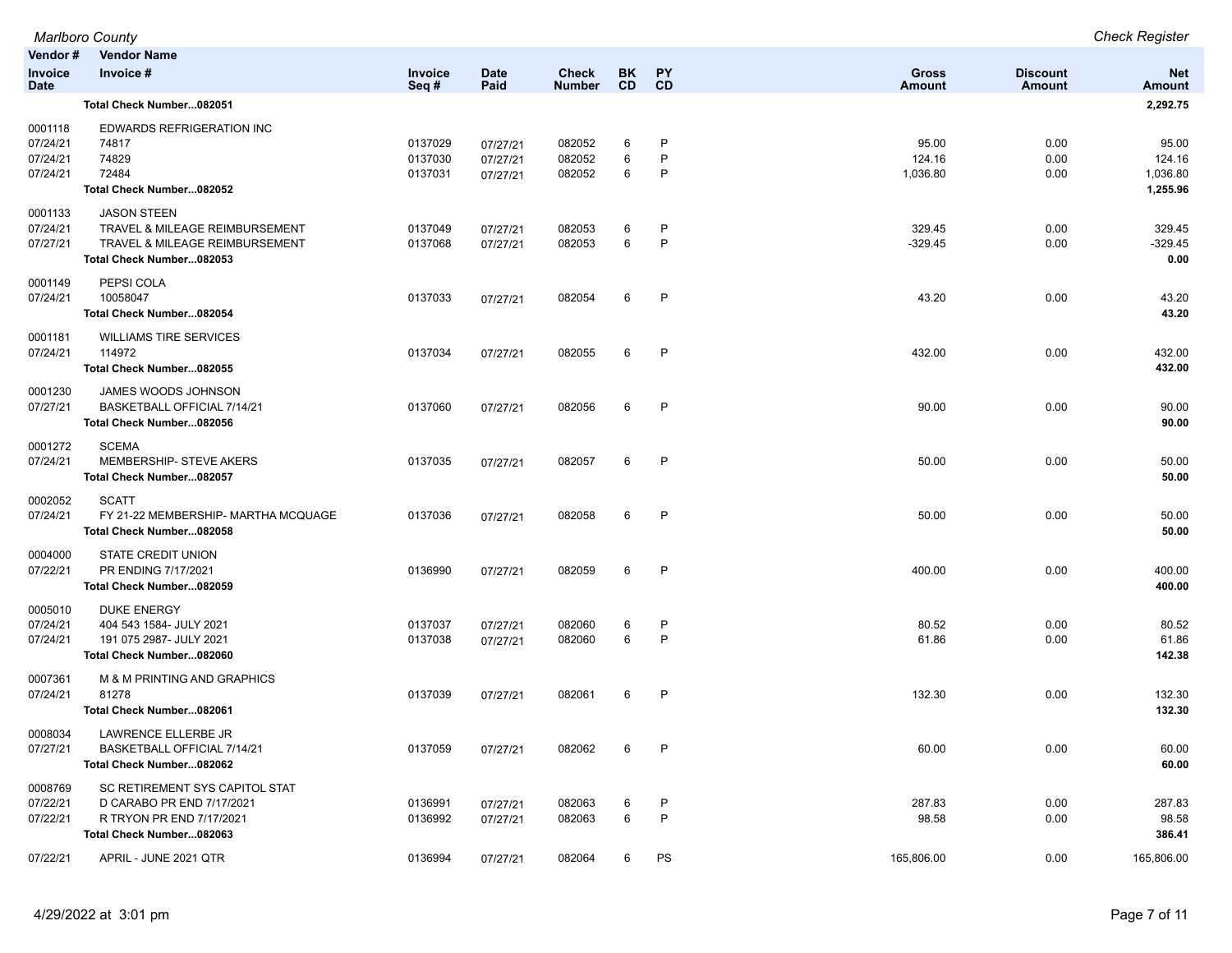|                                          | <b>Marlboro County</b>                                                                                                  |                    |                      |                               |                  |                   |                        |                           | <b>Check Register</b>       |
|------------------------------------------|-------------------------------------------------------------------------------------------------------------------------|--------------------|----------------------|-------------------------------|------------------|-------------------|------------------------|---------------------------|-----------------------------|
| Vendor#<br><b>Invoice</b><br><b>Date</b> | <b>Vendor Name</b><br>Invoice #                                                                                         | Invoice<br>Seq#    | <b>Date</b><br>Paid  | <b>Check</b><br><b>Number</b> | BK.<br><b>CD</b> | <b>PY</b><br>CD   | <b>Gross</b><br>Amount | <b>Discount</b><br>Amount | <b>Net</b><br><b>Amount</b> |
|                                          | Total Check Number082064                                                                                                |                    |                      |                               |                  |                   |                        |                           | 165,806.00                  |
| 0008878<br>07/24/21                      | AT & T<br>143303245- JULY 2021<br>Total Check Number082065                                                              | 0137040            | 07/27/21             | 082065                        | 6                | PS                | 123.85                 | 0.00                      | 123.85<br>123.85            |
| 0009440<br>07/24/21                      | <b>GRAINGER</b><br>9965746234<br>Total Check Number082066                                                               | 0137041            | 07/27/21             | 082066                        | 6                | $\mathsf{P}$      | 205.44                 | 0.00                      | 205.44<br>205.44            |
| 2800446<br>07/24/21                      | FARONICS TECHNOLOGIES USA INC.<br>00200105MWEPL<br>Total Check Number082067                                             | 0137042            | 07/27/21             | 082067                        | 6                | $\mathsf{P}$      | 420.00                 | 0.00                      | 420.00<br>420.00            |
| 2800471<br>07/27/21                      | <b>BOBBY JOHNSON</b><br>BASKETBALL OFFICIAL 7/12/21 & 7/14/21<br>Total Check Number082068                               | 0137063            | 07/27/21             | 082068                        | 6                | P                 | 180.00                 | 0.00                      | 180.00<br>180.00            |
| 2800838<br>07/24/21                      | MARLBORO CHAMBER OF COMMERCE<br>600<br>Total Check Number082069                                                         | 0137043            | 07/27/21             | 082069                        | 6                | $\mathsf{P}$      | 250.00                 | 0.00                      | 250.00<br>250.00            |
| 2800843<br>07/27/21                      | <b>JEMEL FOX</b><br>BASKETBALL OFFICIAL 7/12/21<br>Total Check Number082070                                             | 0137062            | 07/27/21             | 082070                        | 6                | P                 | 90.00                  | 0.00                      | 90.00<br>90.00              |
| 2801003<br>07/24/21                      | CHERAW CHEVROLET BUICK LLC<br>60024346/1<br>Total Check Number082071                                                    | 0137044            | 07/27/21             | 082071                        | 6                | P                 | 80.16                  | 0.00                      | 80.16<br>80.16              |
| 2801037<br>07/24/21<br>07/27/21          | VERD E. ODOM<br>TRAVEL & MILEAGE REIMBURSEMENT<br>TRAVEL & MILEAGE REIMBURSEMENT<br>Total Check Number082072            | 0137045<br>0137070 | 07/27/21<br>07/27/21 | 082072<br>082072              | 6<br>6           | P<br>$\mathsf{P}$ | 329.45<br>$-329.45$    | 0.00<br>0.00              | 329.45<br>$-329.45$<br>0.00 |
| 2801038<br>07/24/21<br>07/27/21          | CHARLES P. MIDGLEY, JR.<br>TRAVEL & MILEAGE REIMBURSEMENT<br>TRAVEL & MILEAGE REIMBURSEMENT<br>Total Check Number082073 | 0137046<br>0137072 | 07/27/21<br>07/27/21 | 082073<br>082073              | 6<br>6           | P<br>$\mathsf{P}$ | 329.45<br>$-329.45$    | 0.00<br>0.00              | 329.45<br>$-329.45$<br>0.00 |
| 2801150<br>07/24/21                      | SHRED360<br>3876070121 (71100)<br>Total Check Number082074                                                              | 0137050            | 07/27/21             | 082074                        | 6                | P                 | 69.95                  | 0.00                      | 69.95<br>69.95              |
| 2801250<br>07/21/21                      | <b>ASIFLEX</b><br>ADMIN/MED SPEND PR END 7/17/21<br>Total Check Number082075                                            | 0136993            | 07/27/21             | 082075                        | 6                | P                 | 265.72                 | 0.00                      | 265.72<br>265.72            |
| 2801253<br>07/24/21                      | WELLS FARGO FINANCIAL LEASING<br>5015805694<br>Total Check Number082076                                                 | 0137051            | 07/27/21             | 082076                        | 6                | PS                | 572.03                 | 0.00                      | 572.03<br>572.03            |
| 2801341<br>07/24/21                      | MEDIKO P.C.<br>3964<br>Total Check Number082077                                                                         | 0137052            | 07/27/21             | 082077                        | 6                | P                 | 226.70                 | 0.00                      | 226.70<br>226.70            |

2801373 TIAA COMMERCIAL FINANCE, INC.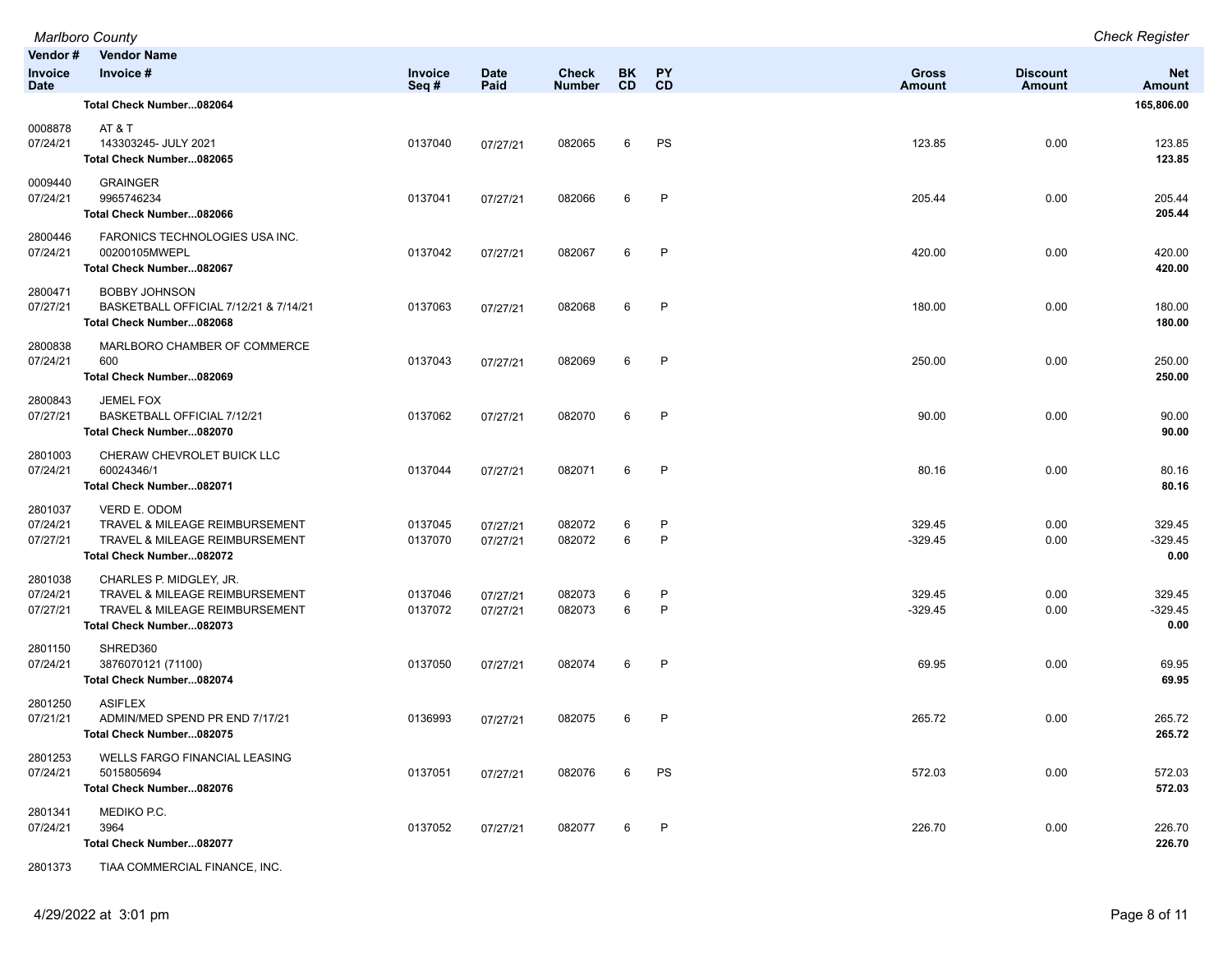*Marlboro County Check Register*

| Vendor #                                                            | <b>Vendor Name</b>                                                                                                                |                                                     |                                                          |                                                |                       |              |                                           |                                      |                                           |
|---------------------------------------------------------------------|-----------------------------------------------------------------------------------------------------------------------------------|-----------------------------------------------------|----------------------------------------------------------|------------------------------------------------|-----------------------|--------------|-------------------------------------------|--------------------------------------|-------------------------------------------|
| Invoice<br><b>Date</b>                                              | Invoice#                                                                                                                          | Invoice<br>Seq#                                     | <b>Date</b><br>Paid                                      | Check<br>Number                                | BK.<br><b>CD</b>      | PY<br>CD     | <b>Gross</b><br><b>Amount</b>             | <b>Discount</b><br><b>Amount</b>     | <b>Net</b><br>Amount                      |
| 07/24/21                                                            | 8286443<br>Total Check Number082078                                                                                               | 0137053                                             | 07/27/21                                                 | 082078                                         | 6                     | P            | 108.62                                    | 0.00                                 | 108.62<br>108.62                          |
| 2801522<br>07/24/21                                                 | <b>VIRTUAL ACADEMY</b><br>VA6791<br>Total Check Number082079                                                                      | 0137056                                             | 07/27/21                                                 | 082079                                         | 6                     | P            | 429.00                                    | 0.00                                 | 429.00<br>429.00                          |
| 2801550<br>07/24/21<br>07/24/21                                     | UNIFIRST CORPORATION<br>298 2879938<br>298 287702<br>Total Check Number082080                                                     | 0137054<br>0137055                                  | 07/27/21<br>07/27/21                                     | 082080<br>082080                               | 6<br>6                | P<br>P       | 236.92<br>146.78                          | 0.00<br>0.00                         | 236.92<br>146.78<br>383.70                |
| 2801586<br>07/24/21<br>07/27/21                                     | <b>KENNETH STROMAN</b><br>TRAVEL & MILEAGE REIMBURSEMENT<br><b>TRAVEL &amp; MILEAGE REIMBURSEMENT</b><br>Total Check Number082081 | 0137057<br>0137074                                  | 07/27/21<br>07/27/21                                     | 082081<br>082081                               | 6<br>6                | P<br>P       | 375.45<br>$-375.45$                       | 0.00<br>0.00                         | 375.45<br>$-375.45$<br>0.00               |
| 2801587<br>07/24/21<br>07/27/21                                     | <b>DAMIEN JOHNSON</b><br><b>TRAVEL &amp; MILEAGE REIMBURSEMENT</b><br>TRAVEL & MILEAGE REIMBURSEMENT<br>Total Check Number082082  | 0137058<br>0137076                                  | 07/27/21<br>07/27/21                                     | 082082<br>082082                               | 6<br>6                | P<br>P       | 375.45<br>$-375.45$                       | 0.00<br>0.00                         | 375.45<br>$-375.45$<br>0.00               |
| 0000086<br>07/27/21                                                 | <b>ANTHONY WOODS</b><br>TRAVEL & MILEAGE REIMBURSEMENT<br>Total Check Number082083                                                | 0137065                                             | 07/27/21                                                 | 082083                                         | 6                     | P            | 322.76                                    | 0.00                                 | 322.76<br>322.76                          |
| 0000157<br>07/27/21                                                 | <b>CORRIE H PLATO</b><br><b>TRAVEL &amp; MILEAGE REIMBURSEMENT</b><br>Total Check Number082084                                    | 0137067                                             | 07/27/21                                                 | 082084                                         | 6                     | P            | 322.76                                    | 0.00                                 | 322.76<br>322.76                          |
| 0001133<br>07/27/21                                                 | <b>JASON STEEN</b><br>TRAVEL & MILEAGE REIMBURSEMENT<br>Total Check Number082085                                                  | 0137069                                             | 07/27/21                                                 | 082085                                         | 6                     | $\mathsf{P}$ | 322.76                                    | 0.00                                 | 322.76<br>322.76                          |
| 2801037<br>07/27/21                                                 | VERD E. ODOM<br><b>TRAVEL &amp; MILEAGE REIMBURSEMENT</b><br>Total Check Number082086                                             | 0137071                                             | 07/27/21                                                 | 082086                                         | 6                     | P            | 322.76                                    | 0.00                                 | 322.76<br>322.76                          |
| 2801038<br>07/27/21                                                 | CHARLES P. MIDGLEY, JR.<br>TRAVEL & MILEAGE REIMBURSEMENT<br>Total Check Number082087                                             | 0137073                                             | 07/27/21                                                 | 082087                                         | 6                     | P            | 322.76                                    | 0.00                                 | 322.76<br>322.76                          |
| 2801586<br>07/27/21                                                 | <b>KENNETH STROMAN</b><br><b>TRAVEL &amp; MILEAGE REIMBURSEMENT</b><br>Total Check Number082088                                   | 0137075                                             | 07/27/21                                                 | 082088                                         | 6                     | $\mathsf{P}$ | 368.76                                    | 0.00                                 | 368.76<br>368.76                          |
| 2801587<br>07/27/21                                                 | DAMIEN JOHNSON<br>TRAVEL & MILEAGE REIMBURSEMENT<br>Total Check Number082089                                                      | 0137077                                             | 07/27/21                                                 | 082089                                         |                       |              | 368.76                                    | 0.00                                 | 368.76<br>368.76                          |
| 0000009<br>07/28/21<br>07/28/21<br>07/28/21<br>07/28/21<br>07/28/21 | MARLBORO HERALD-ADVOCATE<br>PJ01-212013<br>PJ01-212014<br>PJ01-212015<br>PJ01-212016<br>PJ01-212017                               | 0137078<br>0137079<br>0137080<br>0137081<br>0137082 | 07/29/21<br>07/29/21<br>07/29/21<br>07/29/21<br>07/29/21 | 082090<br>082090<br>082090<br>082090<br>082090 | 6<br>6<br>6<br>6<br>6 | P<br>P<br>P  | 60.00<br>60.00<br>60.00<br>60.00<br>60.00 | 0.00<br>0.00<br>0.00<br>0.00<br>0.00 | 60.00<br>60.00<br>60.00<br>60.00<br>60.00 |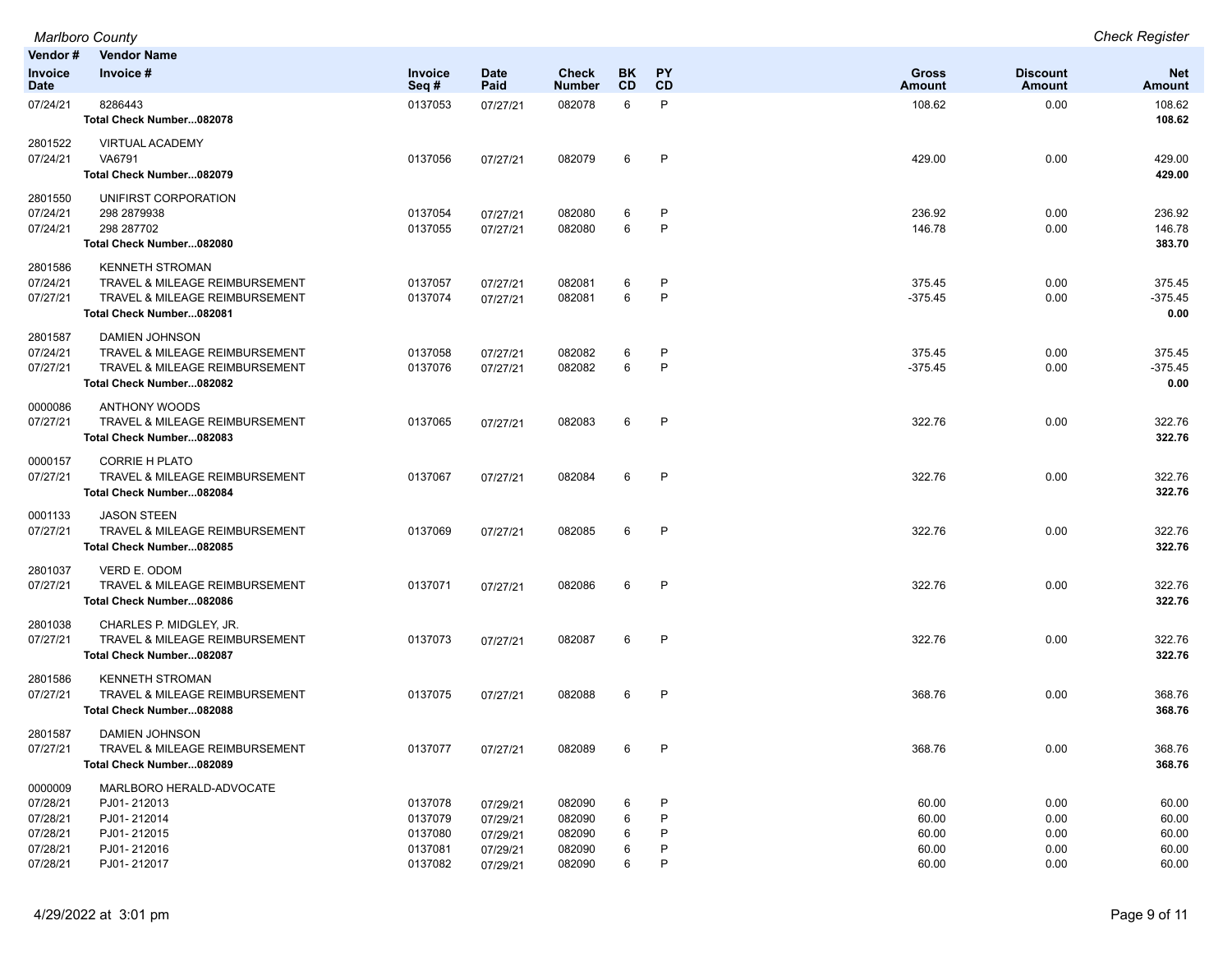| Vendor #        | <b>Vendor Name</b>             |                        |                     |                        |                 |                        |                 |                           |                      |
|-----------------|--------------------------------|------------------------|---------------------|------------------------|-----------------|------------------------|-----------------|---------------------------|----------------------|
| Invoice<br>Date | Invoice #                      | <b>Invoice</b><br>Seq# | <b>Date</b><br>Paid | Check<br><b>Number</b> | BK<br><b>CD</b> | <b>PY</b><br><b>CD</b> | Gross<br>Amount | <b>Discount</b><br>Amount | <b>Net</b><br>Amount |
| 07/28/21        | PJ01-212018                    | 0137083                | 07/29/21            | 082090                 | 6               | P                      | 60.00           | 0.00                      | 60.00                |
| 07/28/21        | PJ01-212020                    | 0137084                | 07/29/21            | 082090                 | 6               | P                      | 60.00           | 0.00                      | 60.00                |
| 07/28/21        | PJ01-212021                    | 0137085                | 07/29/21            | 082090                 | 6               | P                      | 60.00           | 0.00                      | 60.00                |
| 07/28/21        | PJ01-212019                    | 0137086                | 07/29/21            | 082090                 | 6               | P                      | 180.00          | 0.00                      | 180.00               |
|                 | Total Check Number082090       |                        |                     |                        |                 |                        |                 |                           | 660.00               |
| 0000011         | TAYLOR TERMITE & PEST CONTROL  |                        |                     |                        |                 |                        |                 |                           |                      |
| 07/28/21        | 10867                          | 0137087                | 07/29/21            | 082091                 | 6               | P                      | 150.00          | 0.00                      | 150.00               |
|                 | Total Check Number082091       |                        |                     |                        |                 |                        |                 |                           | 150.00               |
| 0000171         | ROBERT A STANTON, JR           |                        |                     |                        |                 |                        |                 |                           |                      |
| 07/28/21        | <b>REIMB. CLE DUES</b>         | 0137088                | 07/29/21            | 082092                 | 6               | P                      | 53.00           | 0.00                      | 53.00                |
|                 | Total Check Number082092       |                        |                     |                        |                 |                        |                 |                           | 53.00                |
| 0000221         | BOUND TO STAY BOUND BOOKS, INC |                        |                     |                        |                 |                        |                 |                           |                      |
| 07/28/21        | 159136                         | 0137089                | 07/29/21            | 082093                 | 6               | P                      | 322.03          | 0.00                      | 322.03               |
| 07/28/21        | 159135                         | 0137090                | 07/29/21            | 082093                 | 6               | P                      | 414.43          | 0.00                      | 414.43               |
| 07/28/21        | 159041                         | 0137091                | 07/29/21            | 082093                 | 6               | P                      | 626.77          | 0.00                      | 626.77               |
|                 | Total Check Number082093       |                        |                     |                        |                 |                        |                 |                           | 1,363.23             |
| 0000309         | <b>AT&amp;T MOBILITY</b>       |                        |                     |                        |                 |                        |                 |                           |                      |
| 07/28/21        | 287266238845 6/7-7/6/21        | 0137092                | 07/29/21            | 082094                 | 6               | PS                     | 39.24           | 0.00                      | 39.24                |
|                 | Total Check Number082094       |                        |                     |                        |                 |                        |                 |                           | 39.24                |
| 07/28/21        | 287249817981 6/7-7/6/21        | 0137093                | 07/29/21            | 082095                 | 6               | PS                     | 154.96          | 0.00                      | 154.96               |
|                 | Total Check Number082095       |                        |                     |                        |                 |                        |                 |                           | 154.96               |
| 0000436         | O'REILLY AUTOMOTIVE, INC       |                        |                     |                        |                 |                        |                 |                           |                      |
| 07/28/21        | 4690-330312                    | 0137094                | 07/29/21            | 082096                 | 6               | P                      | 584.04          | 0.00                      | 584.04               |
|                 | Total Check Number082096       |                        |                     |                        |                 |                        |                 |                           | 584.04               |
| 0000539         | <b>SC DHEC</b>                 |                        |                     |                        |                 |                        |                 |                           |                      |
| 07/28/21        | DC41830-1                      | 0137095                | 07/29/21            | 082097                 | 6               | P                      | 125.00          | 0.00                      | 125.00               |
|                 | Total Check Number082097       |                        |                     |                        |                 |                        |                 |                           | 125.00               |
| 0000610         | AVAYA, INC.                    |                        |                     |                        |                 |                        |                 |                           |                      |
| 07/28/21        | 2734462801                     | 0137096                | 07/29/21            | 082098                 | 6               | P                      | 291.99          | 0.00                      | 291.99               |
|                 | Total Check Number082098       |                        |                     |                        |                 |                        |                 |                           | 291.99               |
| 0000655         | DARLINGTON CHAIN SAW CO., INC  |                        |                     |                        |                 |                        |                 |                           |                      |
| 07/28/21        | 92136                          | 0137097                | 07/29/21            | 082099                 | 6               | P                      | 107.96          | 0.00                      | 107.96               |
|                 | Total Check Number082099       |                        |                     |                        |                 |                        |                 |                           | 107.96               |
| 0000678         | AT & T                         |                        |                     |                        |                 |                        |                 |                           |                      |
| 07/28/21        | 843 M41 5627 001- JULY 2021    | 0137098                | 07/29/21            | 082100                 | 6               | PS                     | 182.61          | 0.00                      | 182.61               |
|                 | Total Check Number082100       |                        |                     |                        |                 |                        |                 |                           | 182.61               |
| 0000840         | FURR FACILITIES, INC           |                        |                     |                        |                 |                        |                 |                           |                      |
| 07/28/21        | 15343                          | 0137099                | 07/29/21            | 082101                 | 6               | P                      | 1,477.70        | 0.00                      | 1,477.70             |
|                 | Total Check Number082101       |                        |                     |                        |                 |                        |                 |                           | 1,477.70             |
| 0000957         | SHARP ELECTRONICS CORPORATION  |                        |                     |                        |                 |                        |                 |                           |                      |
| 07/28/21        | 9003393159                     | 0137100                | 07/29/21            | 082102                 | 6               | PS                     | 15.40           | 0.00                      | 15.40                |
|                 | Total Check Number082102       |                        |                     |                        |                 |                        |                 |                           | 15.40                |
| 07/28/21        | 9003378395                     | 0137101                | 07/29/21            | 082103                 | 6               | PS                     | 21.60           | 0.00                      | 21.60                |

*Marlboro County Check Register*